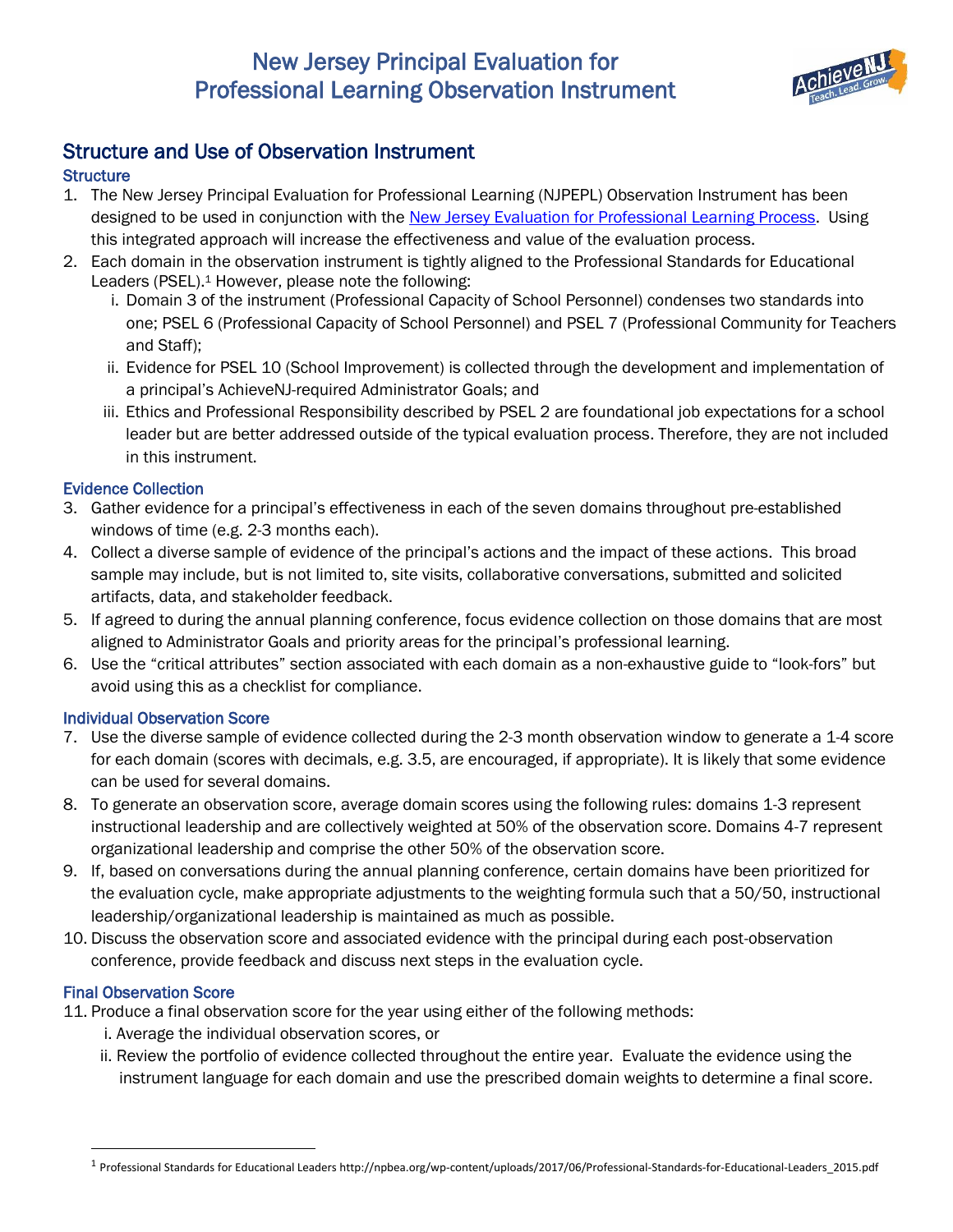

| Domain 1. Mission, Vision, and Core Values<br>Effective educational leaders develop, advocate, and enact a shared mission, vision, and set of core values of high-quality education and academic                                                                                                                                                                               |                                                                                                                                                                                                                                                                                    |                                                                                                                                                                                                                                         |                                                                                                                                                                                          |
|--------------------------------------------------------------------------------------------------------------------------------------------------------------------------------------------------------------------------------------------------------------------------------------------------------------------------------------------------------------------------------|------------------------------------------------------------------------------------------------------------------------------------------------------------------------------------------------------------------------------------------------------------------------------------|-----------------------------------------------------------------------------------------------------------------------------------------------------------------------------------------------------------------------------------------|------------------------------------------------------------------------------------------------------------------------------------------------------------------------------------------|
| success for, and well-being of, each student.                                                                                                                                                                                                                                                                                                                                  |                                                                                                                                                                                                                                                                                    |                                                                                                                                                                                                                                         |                                                                                                                                                                                          |
| 4- The principal consistently plans,<br>implements and supports actions<br>that develop, advocate and enact a<br>shared mission, vision, and set of<br>core values of high quality education<br>for each student's success.<br>Shared ownership by staff and<br>students leads to significant<br>improvements in or sustained<br>excellence of the educational<br>environment. | 3- The principal plans, implements<br>and supports actions that develop,<br>advocate and enact a shared<br>mission, vision, and set of core<br>values of high quality education for<br>each student's success resulting in<br>a positive impact on the<br>educational environment. | 2- The principal is inconsistent in<br>planning, implementing and<br>supporting actions associated with<br>mission, vision and core values or<br>these actions have limited or no<br>positive impact on the educational<br>environment. | 1- The principal's actions or<br>attitude regarding the development<br>and enactment of mission, vision,<br>and core values have a negative<br>impact on the educational<br>environment. |

- Collaborate to develop an educational mission for the school to promote the academic success and well-being of each student.
- Using relevant data, develop and promote a vision for the school on the successful learning and development of each child.
- Articulate, advocate, and cultivate core values that define the school's culture and stress the imperative of child-centered education; high expectations and student support; equity, inclusiveness, and social justice; openness, caring, and trust; and continuous improvement.
- Strategically develop, implement, and evaluate actions to achieve the vision for the school.
- Review the school's mission and vision and adjust them to changing expectations and opportunities for the school, and changing needs and situations of students.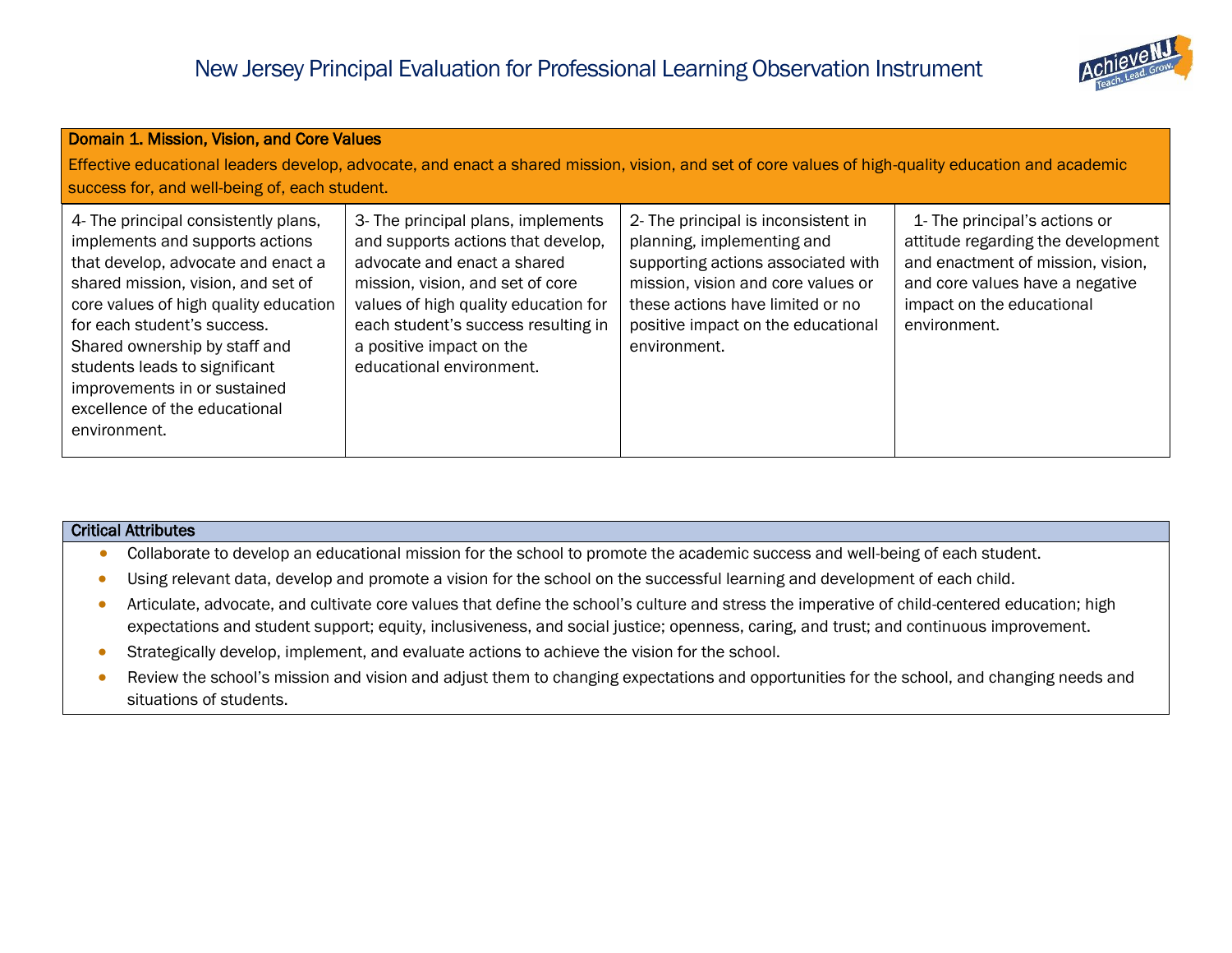

| Domain 2. Curriculum, Instruction, and Assessment<br>Develop and support intellectually rigorous and coherent systems of curriculum, instruction, and assessment to promote each student's academic<br>success and well-being.                                                                                               |                                                                                                                                                                                                                                              |                                                                                                                                                                                                                                                                               |                                                                                                                                                                                              |
|------------------------------------------------------------------------------------------------------------------------------------------------------------------------------------------------------------------------------------------------------------------------------------------------------------------------------|----------------------------------------------------------------------------------------------------------------------------------------------------------------------------------------------------------------------------------------------|-------------------------------------------------------------------------------------------------------------------------------------------------------------------------------------------------------------------------------------------------------------------------------|----------------------------------------------------------------------------------------------------------------------------------------------------------------------------------------------|
| 4- The principal consistently<br>plans, implements and supports<br>actions that develop and support<br>rigorous, coherent systems of<br>curriculum, instruction, and<br>assessment for each student.<br>Shared ownership by staff leads<br>to significant improvements in or<br>sustained high levels of student<br>success. | 3- The principal plans, implements<br>and supports actions that develop<br>and support rigorous, coherent<br>systems of curriculum, instruction,<br>and assessment for each student<br>resulting in a positive impact on<br>student success. | 2- The principal is inconsistent in<br>planning, implementing and<br>supporting actions that develop and<br>support rigorous, coherent systems<br>of curriculum, instruction, and<br>assessment or these actions have<br>limited or no positive impact on<br>student success. | 1- The principal's actions or<br>attitudes regarding the development<br>and support of systems of<br>curriculum, instruction and<br>assessment have a negative impact<br>on student success. |

- Implement coherent systems of curriculum, instruction, and assessment that embody high expectations for student learning, align with academic standards, and are culturally responsive.
- Align and focus systems of curriculum, instruction, and assessment within and across grade levels to promote student academic success.
- Ensure instructional practice that is intellectually challenging, authentic to student experiences, and is differentiated and personalized.
- Promote the effective use of technology in the service of teaching and learning.
- Employ valid, developmentally appropriate assessments and use the assessment data to monitor student progress and improve instruction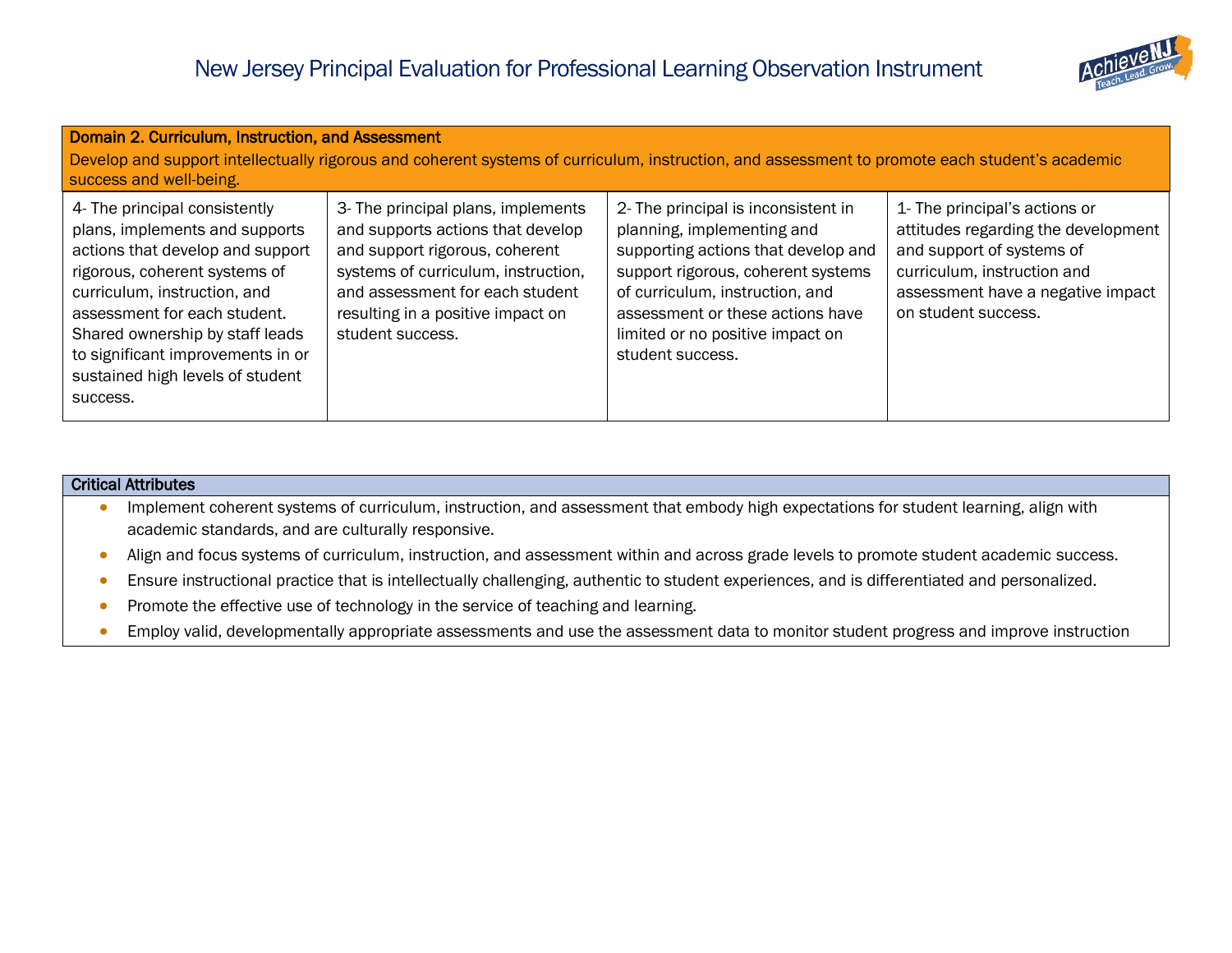

| Domain 3. Professional Capacity of School Personnel<br>Effective educational leaders develop the professional capacity and practice of school personnel to promote each student's academic success and<br>well-being.                                                                                                  |                                                                                                                                                                                                                                               |                                                                                                                                                                                                                                                       |                                                                                                                                                                                             |
|------------------------------------------------------------------------------------------------------------------------------------------------------------------------------------------------------------------------------------------------------------------------------------------------------------------------|-----------------------------------------------------------------------------------------------------------------------------------------------------------------------------------------------------------------------------------------------|-------------------------------------------------------------------------------------------------------------------------------------------------------------------------------------------------------------------------------------------------------|---------------------------------------------------------------------------------------------------------------------------------------------------------------------------------------------|
| 4- The principal consistently<br>plans, implements and supports<br>actions to develop the<br>professional capacity and practice<br>of school personnel to promote<br>each student's success.<br>Shared ownership by staff leads<br>to significant improvements in or<br>sustained high levels of staff<br>performance. | 3- The principal plans, implements<br>and supports actions that develop<br>the professional capacity and<br>practice of school personnel to<br>promote the success of each<br>student resulting in a positive<br>impact on staff performance. | 2- The principal is inconsistent in<br>planning, implementing and<br>supporting actions that develop the<br>professional capacity and practice<br>of school personnel or these<br>actions have limited or no positive<br>impact on staff performance. | 1- The principal's actions or<br>attitudes regarding the<br>development of the professional<br>capacity and practice of school<br>personnel have a negative impact<br>on staff performance. |

- Plan for and manage staff turnover and succession, providing opportunities for effective induction and mentoring of new personnel.
- Develop teachers' and staff members' professional knowledge, skills, and practice through differentiated opportunities for learning and growth.
- Deliver actionable feedback about instruction and other professional practice through valid, research-anchored systems of supervision and evaluation to support the development of teachers' and staff members' knowledge, skills and practice.
- Develop the capacity, opportunities, and support for teacher leadership and leadership from other members of the school community.
- Develop workplace conditions for teachers and other professional staff that promote effective professional collaboration, development, practice, and student learning.
- Tend to their own learning and effectiveness through reflection, study, and improvement, maintaining a healthy work-life balance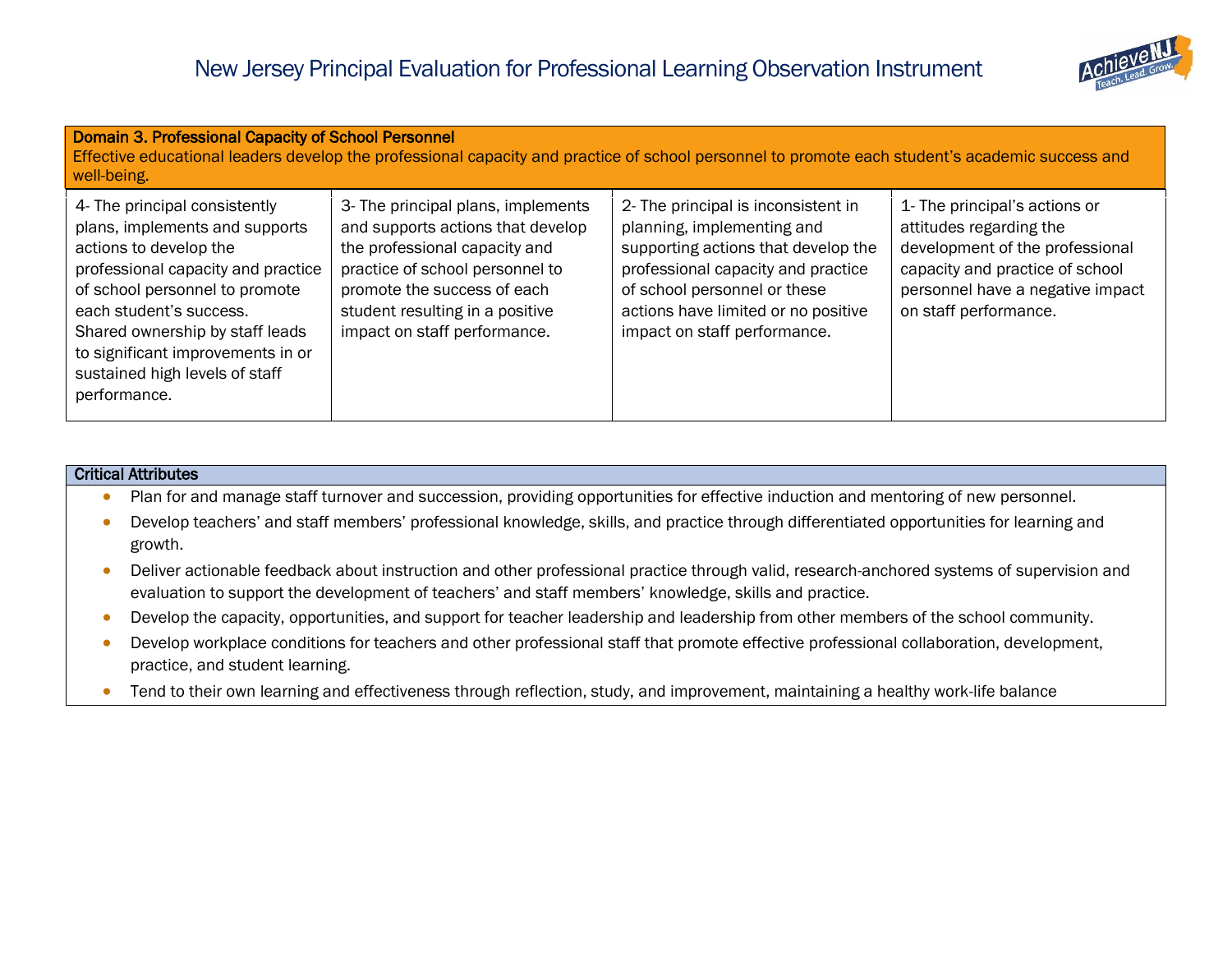

| <b>Domain 4. Equity and Cultural Responsiveness</b><br>Effective educational leaders strive for equity of educational opportunity and culturally responsive practices to promote each student's academic<br>success and well-being.                                                                                                                         |                                                                                                                                                                                                                                    |                                                                                                                                                                                                                                                                                  |                                                                                                                                                                                                          |
|-------------------------------------------------------------------------------------------------------------------------------------------------------------------------------------------------------------------------------------------------------------------------------------------------------------------------------------------------------------|------------------------------------------------------------------------------------------------------------------------------------------------------------------------------------------------------------------------------------|----------------------------------------------------------------------------------------------------------------------------------------------------------------------------------------------------------------------------------------------------------------------------------|----------------------------------------------------------------------------------------------------------------------------------------------------------------------------------------------------------|
| 4- The principal consistently plans,<br>implements and supports actions<br>that promote equity of educational<br>opportunity and cultural<br>responsiveness for each student.<br>Shared ownership by staff and<br>students leads to significant<br>improvements or sustained high<br>levels of equity and responsiveness<br>in the educational environment. | 3- The principal plans, implements<br>and supports actions that promote<br>equity of educational opportunity<br>and cultural responsiveness for<br>each student resulting in a positive<br>impact on equity and<br>responsiveness. | 2- The principal is inconsistent in<br>planning, implementing and<br>supporting actions that promote<br>equity of educational opportunity<br>and cultural responsiveness for<br>students or these actions have<br>limited or no positive impact on<br>equity and responsiveness. | 1- The principal's actions or<br>attitudes regarding equity of<br>educational opportunity and a<br>culturally responsive climate for<br>students have a negative impact<br>on equity and responsiveness. |

- Ensure that each student is treated fairly, respectfully, and with an understanding of each student's culture and context.
- Ensure that each student has equitable access to effective teachers, learning opportunities, academic and social support, and other resources necessary for success.
- Develop student policies and address student misconduct in a positive, fair, and unbiased manner.
- Confront and alter institutional biases of student marginalization, deficit-based schooling, and low expectations associated with race, class, culture and language, gender and sexual orientation, and disability or special status.
- Promote the preparation of students to live productively in and contribute to the diverse cultural contexts of a global society.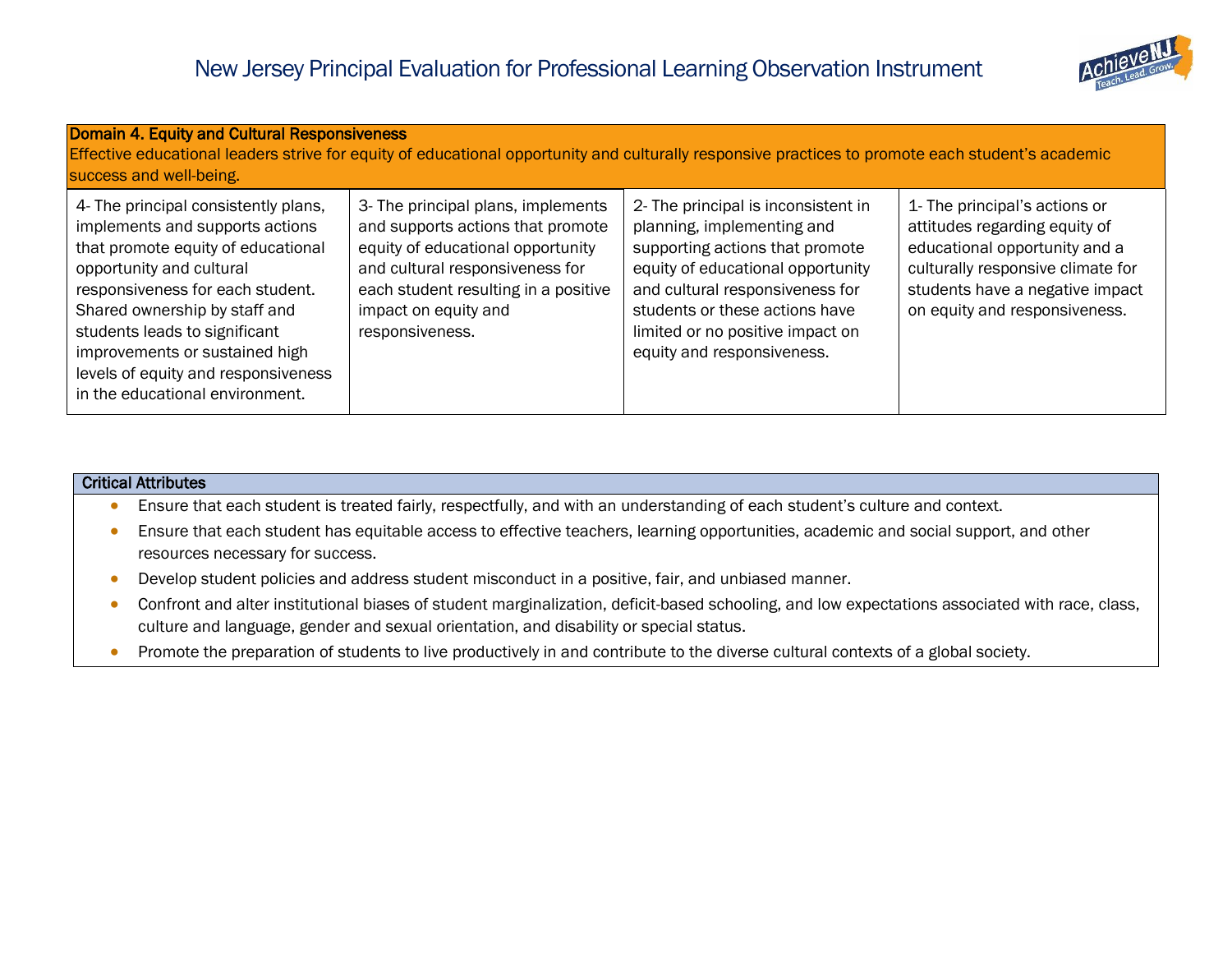

| Domain 5. Community of Care and Support for Students<br>Effective educational leaders cultivate an inclusive, caring, and supportive school community that promotes the academic success and well-being of<br>each student.                                                                                                                 |                                                                                                                                                                                                                                                 |                                                                                                                                                                                                                                                                                                   |                                                                                                                                                                                  |
|---------------------------------------------------------------------------------------------------------------------------------------------------------------------------------------------------------------------------------------------------------------------------------------------------------------------------------------------|-------------------------------------------------------------------------------------------------------------------------------------------------------------------------------------------------------------------------------------------------|---------------------------------------------------------------------------------------------------------------------------------------------------------------------------------------------------------------------------------------------------------------------------------------------------|----------------------------------------------------------------------------------------------------------------------------------------------------------------------------------|
| 4- The principal consistently plans,<br>implements and supports actions<br>that cultivate an inclusive, caring,<br>and supportive school community<br>for each student.<br>Shared ownership by staff and<br>students leads to significant<br>improvements in or sustained<br>excellence in the care and support<br>of the school community. | 3- The principal plans, implements<br>and supports actions that cultivate<br>an inclusive, caring, and supportive<br>school community for each student<br>resulting in a positive impact on the<br>care and support of the school<br>community. | 2- The principal is inconsistent in<br>planning, implementing and<br>supporting actions that cultivate an<br>inclusive, caring, and supportive<br>school community for each student<br>or these actions have limited or no<br>positive impact on the care and<br>support of the school community. | 1- The principal's actions or<br>attitudes regarding the cultivation<br>of a community of care and<br>support for students have a<br>negative impact on the school<br>community. |

- Build and maintain a safe, caring, and healthy school environment.
- Provide coherent systems of academic and social supports, services, extracurricular activities, and accommodations to meet the range of learning needs of each student.
- Promote adult-student, student-peer, and school-community relationships that value and support academic learning and positive social and emotional development.
- Cultivate and reinforce student engagement in school and positive student conduct.
- Infuse the school's learning environment with the cultures and languages of the school's community.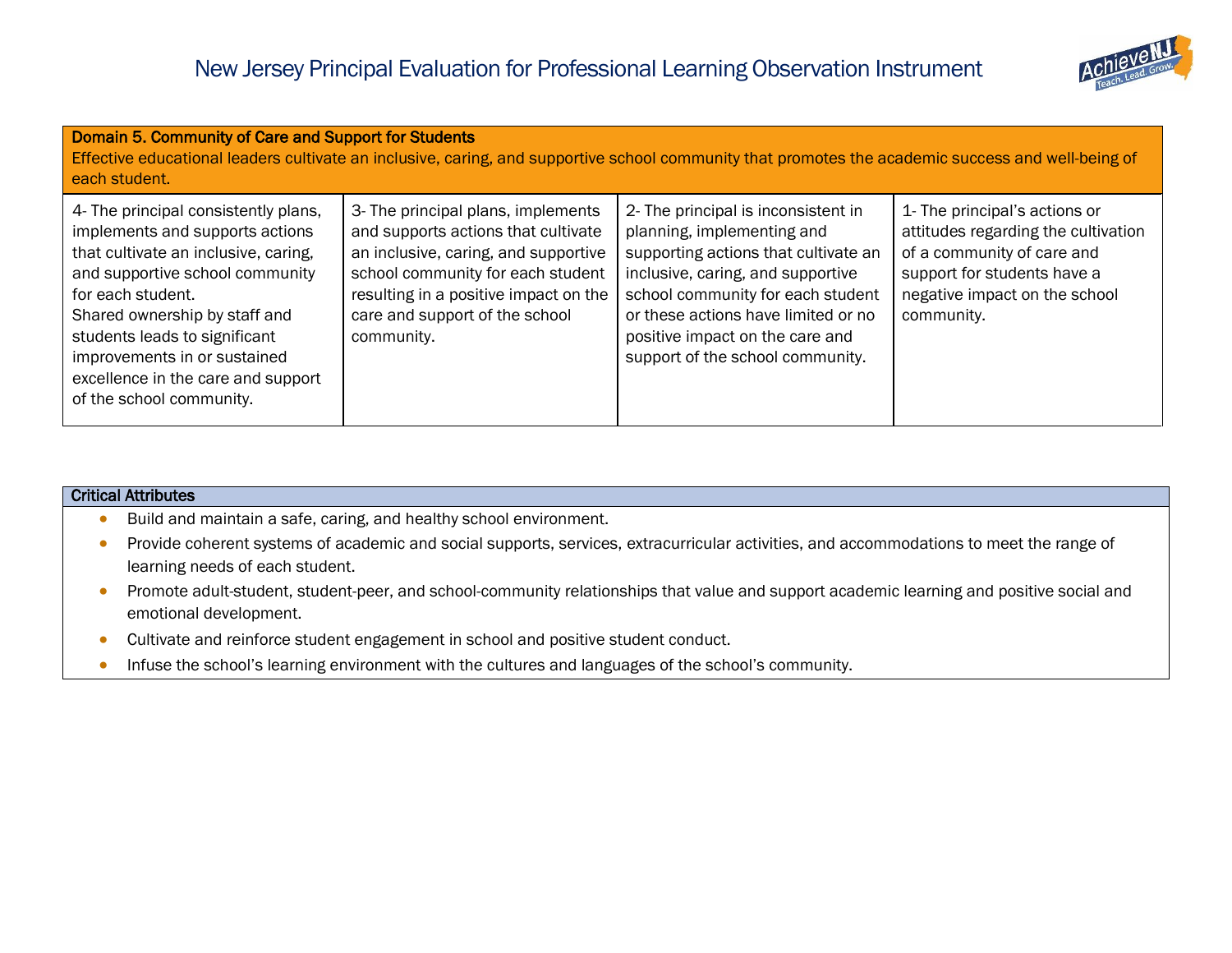

| Domain 6. Meaningful Engagement of Families and Community<br>Effective educational leaders engage families and the community in meaningful, reciprocal, and mutually beneficial ways to promote each student's<br>academic success and well-being.                                                                                                                |                                                                                                                                                                                                                                                                       |                                                                                                                                                                                                                                                                                    |                                                                                                                                                    |
|-------------------------------------------------------------------------------------------------------------------------------------------------------------------------------------------------------------------------------------------------------------------------------------------------------------------------------------------------------------------|-----------------------------------------------------------------------------------------------------------------------------------------------------------------------------------------------------------------------------------------------------------------------|------------------------------------------------------------------------------------------------------------------------------------------------------------------------------------------------------------------------------------------------------------------------------------|----------------------------------------------------------------------------------------------------------------------------------------------------|
| 4- The principal consistently plans,<br>implements and supports actions<br>that engage families and the<br>community in meaningful,<br>reciprocal, and mutually beneficial<br>ways to promote each student's<br>success.<br>Shared ownership by staff and<br>students leads to significant<br>improvements or sustained<br>excellence in community<br>engagement. | 3- The principal plans, implements<br>and supports actions that engage<br>families and the community in<br>meaningful, reciprocal, and<br>mutually beneficial ways to promote<br>each student's success resulting in<br>a positive effect on community<br>engagement. | 2- The principal is inconsistent in<br>planning, implementing and<br>supporting actions that engage<br>families and the community in<br>meaningful, reciprocal, and mutually<br>beneficial ways or these actions<br>have limited or no positive impact<br>on community engagement. | 1- The principal's actions or<br>attitudes regarding engagement of<br>families and community have a<br>negative impact on community<br>engagement. |

- **Create and sustain positive, collaborative, and productive relationships with families and the community for the benefit of students.**
- Engage in regular and open two-way communication with families and the community about the school, students, needs, problems, and accomplishments.
- Understand, value, and employ the community's cultural, social, intellectual, and political resources to promote student learning and school improvement.
- Develop and provide the school as a resource for families and the community.
- Advocate publicly for the needs and priorities of students, families, and the community.